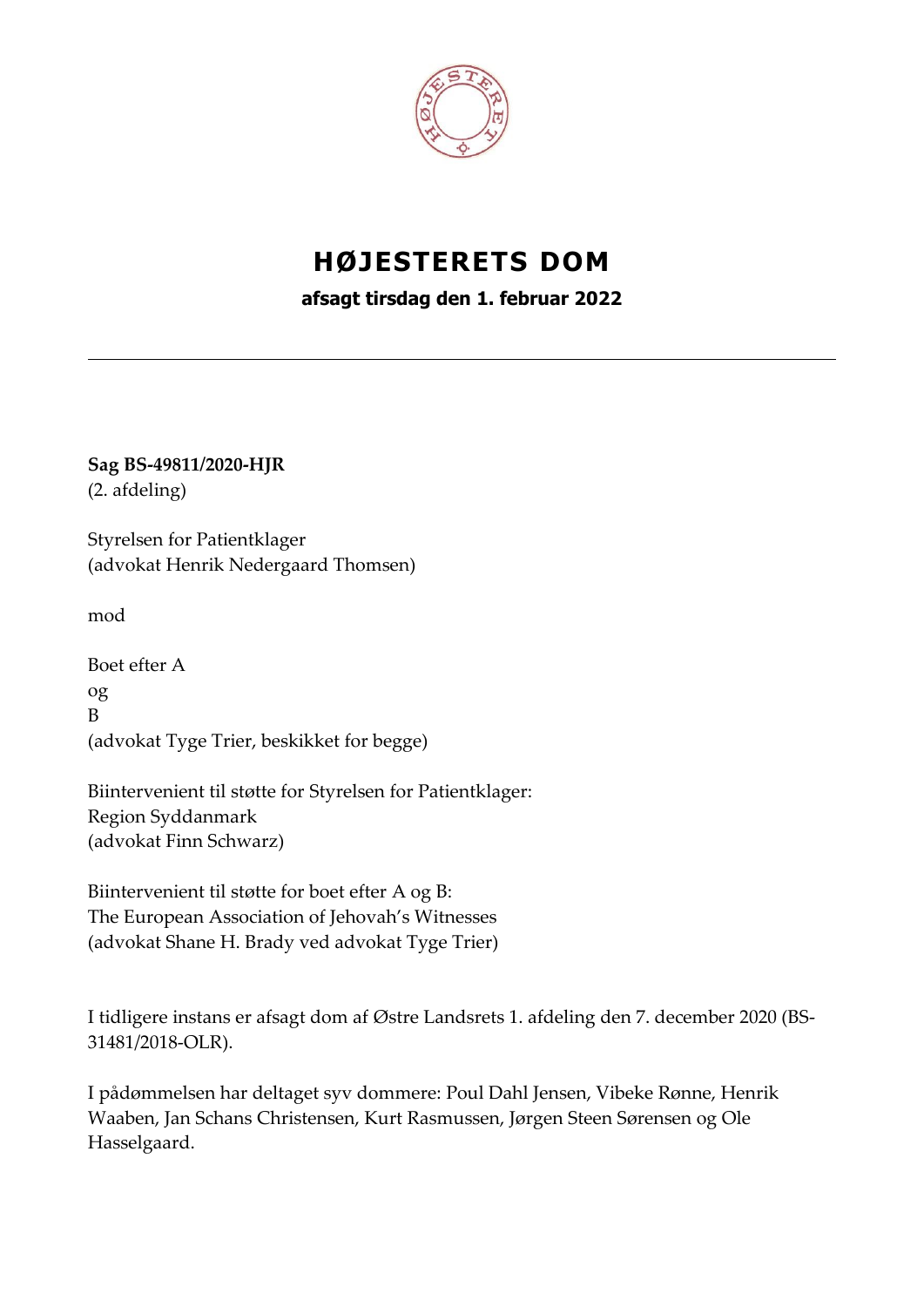# **Påstande**

Parterne har gentaget deres påstande.

# **Supplerende retsgrundlag**

I Den Europæiske Menneskerettighedsdomstols dom af 10. juni 2010 i sag 302/02 (Jehovas Vidner i Moskva m.fl. mod Rusland) fandt Domstolen, at de russiske myndigheder ikke havde været berettiget til at opløse Jehovas Vidner i Moskva og forbyde foreningens aktiviteter. De russiske myndigheder havde begrundet dette indgreb med bl.a., at foreningen tilskyndede sine medlemmer til at afslå visse former for lægelig behandling som f.eks. at modtage blod i livstruende situationer. Domstolen anerkendte, at nægtelse af potentielt livreddende lægelig behandling af religiøse grunde er en kompleks retlig problemstilling, idet Domstolen anførte følgende:

"134. The Court recognises that the refusal of potentially life-saving medical treatment on religious grounds is a problem of considerable legal complexity, involving as it does a conflict between the State's interest in protecting the lives and health of its citizens and the individual's right to personal autonomy in the sphere of physical integrity and religious beliefs (see, *mutatis mutandis, Pretty v. the United Kingdom*, no. 2346/02, § 62 et seq., ECHR 2002-III)…"

Domstolen udtalte herefter, at den anfægtede russiske lov ikke gjorde det muligt for de russiske domstole at foretage en balanceret afvejning mellem de forskellige hensyn, og at Domstolen derfor måtte afklare, om der forelå denne balance:

"134… The impugned provision of the Russian Religious Act was apparently designed to protect individuals from religious influence which could lead them to make choices that are considered irrational or unwise as a matter of public policy, such as the decision to refuse medical treatment that is generally regarded as beneficial. It was based on the assumption that the State's power to protect people from the harmful consequences of their chosen lifestyle ought to override the rights of believers to respect for their private life and to freedom to manifest their religion in practice and observance. That assumption made it unnecessary for the Russian courts to carry out a balancing exercise which would have allowed them to weigh considerations of public health and safety against the countervailing principle of personal autonomy and religious freedom (compare *Pretty*, cited above, § 74). Accordingly, it falls to the Court to verify whether or not the balance has been upset."

Det er dernæst anført i dommen, at pålæg om lægelig behandling af en voksen, habil person uden dennes samtykke er et indgreb i retten til privatliv efter artikel 8, og at det også gælder, hvis nægtelse af en bestemt behandling kan føre til et fatalt resultat, og uanset hvor irrationelle, ukloge eller uforsigtige sådanne valg kan fremstå for andre: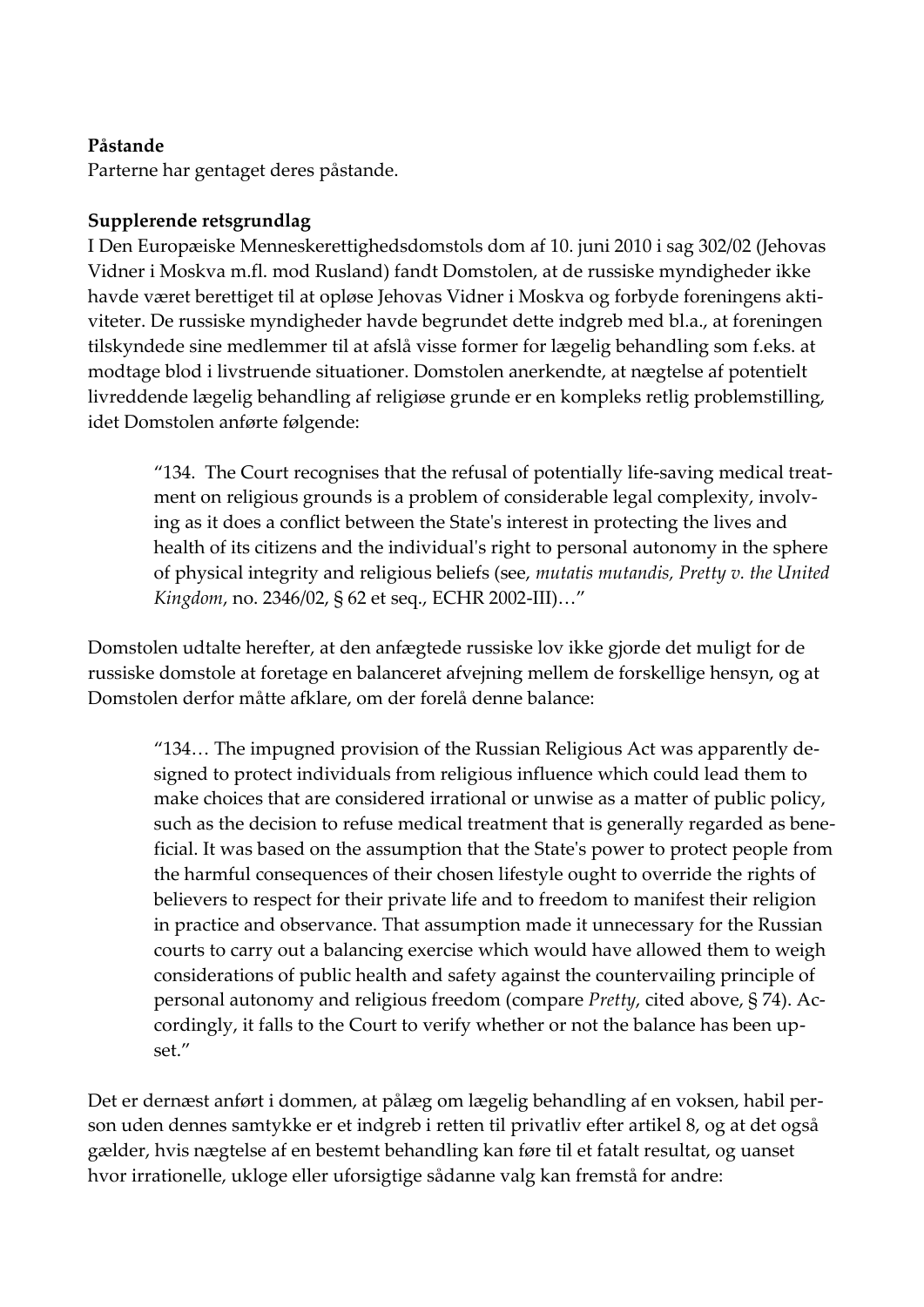"135. The very essence of the Convention is respect for human dignity and human freedom and the notions of self-determination and personal autonomy are important principles underlying the interpretation of its guarantees (see *Pretty*, cited above, §§ 61 and 65). The ability to conduct one's life in a manner of one's own choosing includes the opportunity to pursue activities perceived to be of a physically harmful or dangerous nature for the individual concerned. In the sphere of medical assistance, even where the refusal to accept a particular treatment might lead to a fatal outcome, the imposition of medical treatment without the consent of a mentally competent adult patient would interfere with his or her right to physical integrity and impinge on the rights protected under Article 8 of the Convention (see Pretty, cited above, §§ 62 and 63, and *Acmanne and Others v. Belgium*, no. 10435/83, Commission decision of 10 December 1984).

136. The freedom to accept or refuse specific medical treatment, or to select an alternative form of treatment, is vital to the principles of self-determination and personal autonomy. A competent adult patient is free to decide, for instance, whether or not to undergo surgery or treatment or, by the same token, to have a blood transfusion. However, for this freedom to be meaningful, patients must have the right to make choices that accord with their own views and values, regardless of how irrational, unwise or imprudent such choices may appear to others. Many established jurisdictions have examined the cases of Jehovah's Witnesses who had refused a blood transfusion and found that, although the public interest in preserving the life or health of a patient was undoubtedly legitimate and very strong, it had to yield to the patient's stronger interest in directing the course of his or her own life (see the judgments cited in paragraphs 85 to 88 above)…"

Domstolen anerkendte herefter, at autenciteten af patientens nægtelse af lægelig behandling er "a legitimate concern", idet Domstolen anførte følgende:

"138. Furthermore, even though the Jehovah's Witnesses whose opposition to blood transfusions was cited in evidence were adults having legal capacity to refuse that form of treatment, the findings of the Russian courts can be understood to mean that their refusals had not been an expression of their true will but rather the product of pressure exerted on them by the applicant community. The Court accepts that, given that health and possibly life itself are at stake in such situations, the authenticity of the patient's refusal of medical treatment is a legitimate concern. In the landmark case *In re T. (Adult: Refusal of Treatment)*, Donaldson L.J., on the Court of Appeal of England and Wales, indicated that the refusal may have been vitiated because it resulted not from the patient's will, but from the will of others. If the patient's will was overborne, the refusal will not have represented a true decision (see the judgment, § 5, paragraph 86 above). Staughton L.J. added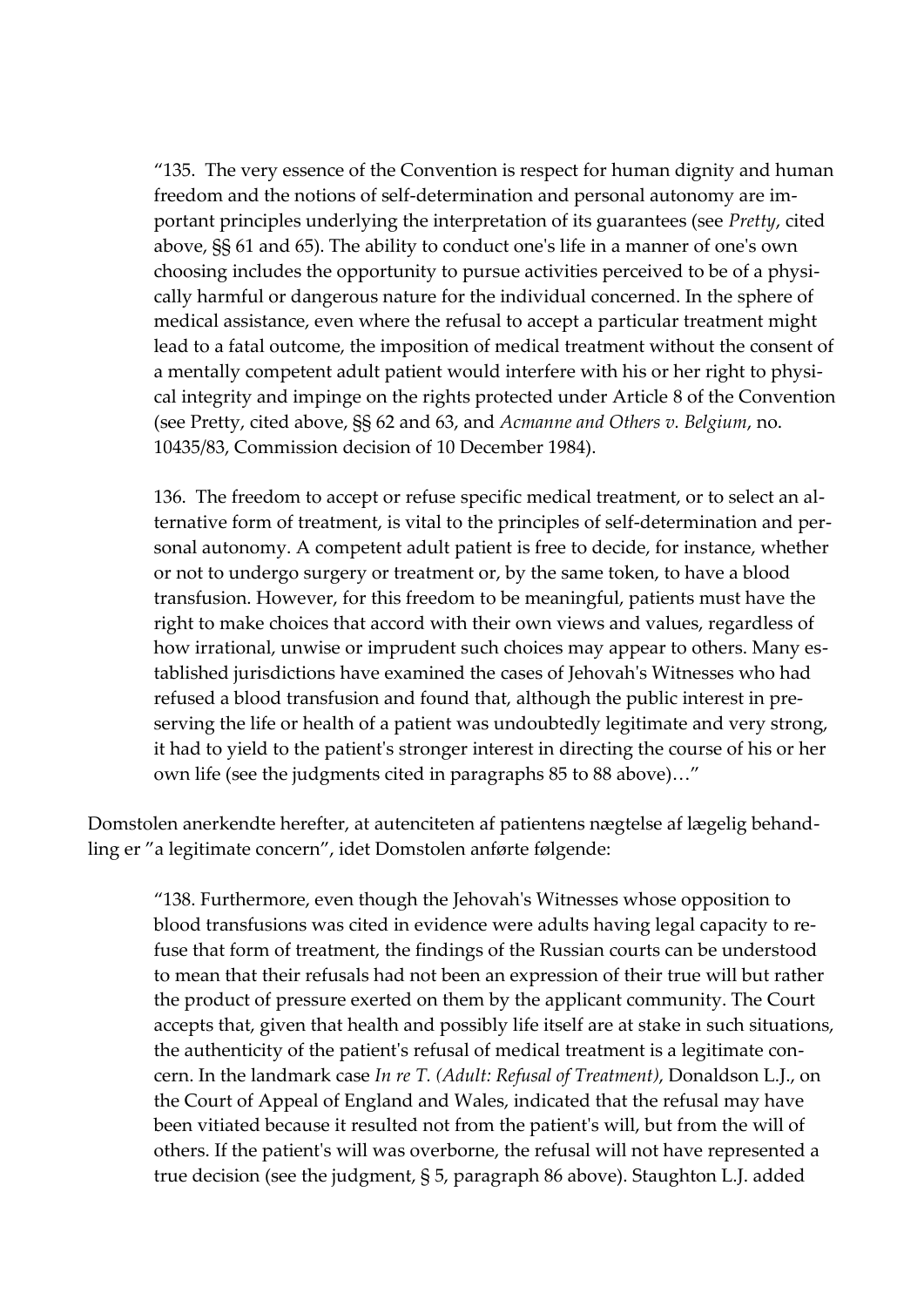that "for an apparent refusal or consent to be less than a true consent or refusal, there must be such a degree of external influence as to persuade the patient to depart from her own wishes, to an extent that the law regards it as undue"."

Om de russiske myndigheders vurdering af forhåndstilkendegivelser om ikke at ville modtage blod udtalte Domstolen, at mange medlemmer af Jehovas Vidner synes at have foretaget et frivilligt valg på forhånd om at nægte at modtage blod:

"139… Turning to the instant case, the Court finds nothing in the domestic judgments to suggest that any form of improper pressure or undue influence was applied. On the contrary, it appears that many Jehovah's Witnesses have made a deliberate choice to refuse blood transfusions in advance, free from time constraints of an emergency situation, which is borne out by the fact that they had prepared for emergencies by filling out "No Blood" cards and carrying them in their purses. There is no evidence that they wavered in their refusal of a blood transfusion upon admission to hospital. Accordingly, there is no factual basis supporting the finding that their will was overborne or that the refusal of a blood transfer did not represent their true decision."

Domstolen anførte desuden, at en stat ikke efter Menneskerettighedskonventionen har ret til at bestemme, hvilke overbevisninger der må eller ikke må udbredes ("be taught"), jf. præmis 141, og Domstolen fandt samlet, at opløsningen af Jehovas Vidner i Moskva og forbuddet mod foreningens aktiviteter ikke kunne retfærdiggøres, jf. præmis 160.

## **Anbringender**

Styrelsen for Patientklager har supplerende anført navnlig, at det fremgår af forarbejderne til sundhedslovens § 24, at lovgiver har forholdt sig specifikt til spørgsmålet om Jehovas Vidner og blodtransfusion.

Beslutningen om at give blod til A var ikke et indgreb i strid med Den Europæiske Menneskerettighedskonventions artikel 8 og 9. Det var nødvendigt i et demokratisk samfund for at beskytte sundheden, og det lå inden for rammerne af statens skønsmargin.

Den Europæiske Menneskerettighedsdomstol anerkender i dom af 10. juni 2010 i sag 302/02 (Jehovas Vidner i Moskva m.fl. mod Rusland), at afvisning af livsbevarende lægebehandling af religiøse grunde er en kompleks juridisk problemstilling, der udgør en konflikt mellem statens legitime interesse i at bevare liv og individets selvbestemmelsesret. Dommen anerkender også, at det er et legitimt hensyn at se på autenciteten (gyldigheden eller pålideligheden) af en persons afvisning af at modtage livsbevarende lægebehandling.

Boet efter A og B har supplerende anført navnlig, at Menneskerettighedsdomstolens dom af 10. juni 2010 i sag 302/02 (Jehovas Vidner i Moskva m.fl. mod Rusland) fastslår vigtighe-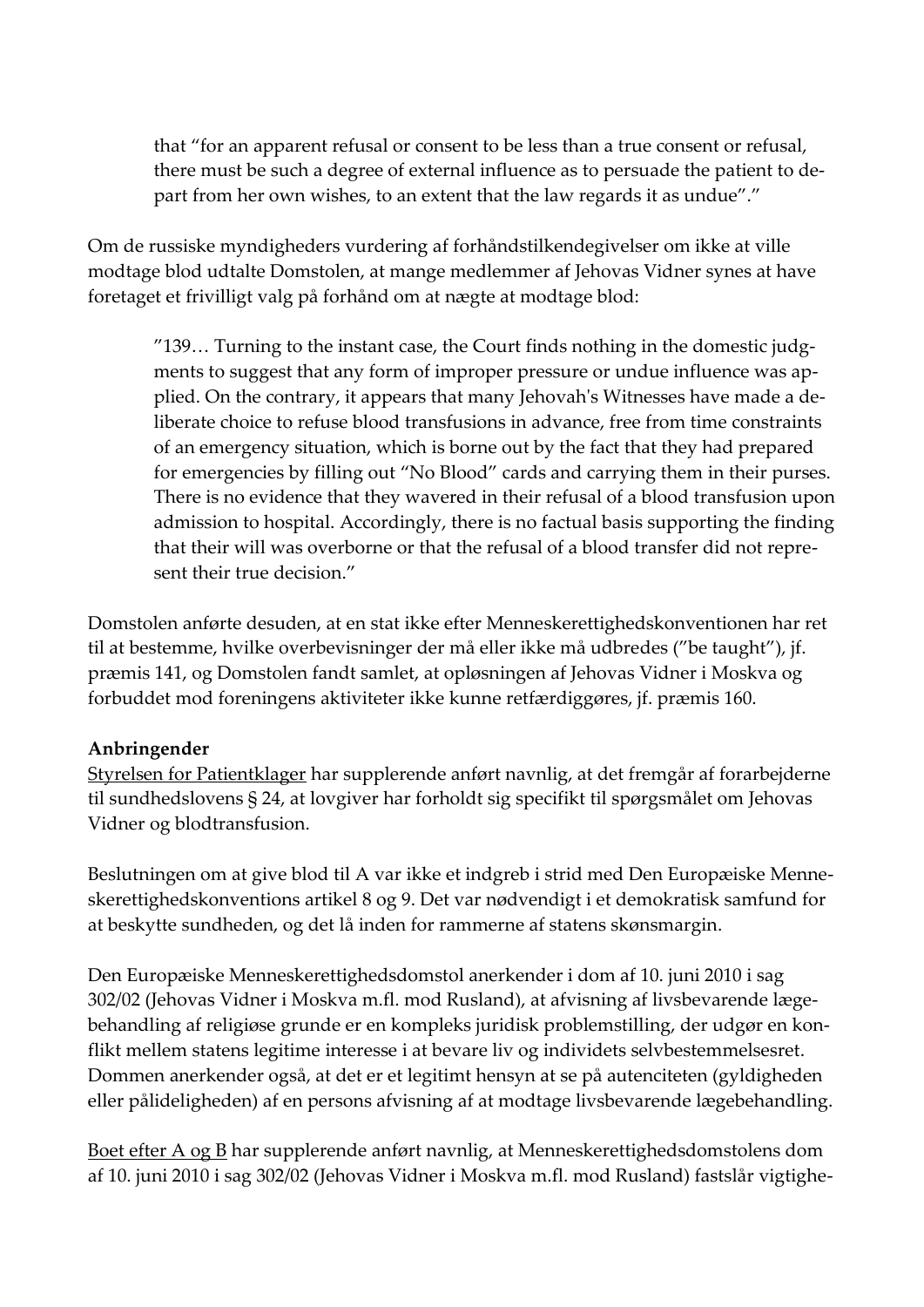den af retten til selvbestemmelse. Det fremgår af dommen bl.a., at en habil, voksen patient har frihed til at vælge på et veloplyst grundlag, om vedkommende vil modtage behandling, herunder blodtransfusion.

A bar ved ulykken og indlæggelsen sit "Forhåndsdirektiv og fuldmagt angående lægebehandling" på sig, og det var utvivlsomt, at han ikke ville modtage blod. Hans konsistente og klare fravalg af blodtransfusion angår ham personligt, og hensynet til den nationale sundhed kan ikke retfærdiggøre indgrebet, der også er i strid med Menneskerettighedskonventionens artikel 14 om forskelsbehandling bl.a. på grund af religion.

Region Syddanmark som biintervenient til støtte for Styrelsen for Patientklager har anført navnlig, at behovet for blodtransfusion først viste sig, efter at A var uden bevidsthed. Sundhedspersonalet forsøgte i videst muligt omfang at efterkomme ønsket om ikke at modtage blod ved at give bloddannende medicin og først foretage blodtransfusion på det tidspunkt, hvor det var påkrævet for hans overlevelse.

Det resultat, landsrettens flertal når til, efterlader sundhedspersoner i en meget vanskelig situation, hvor de fremover nøje skal overveje og afveje de tilkendegivelser, som en person, de måske aldrig har mødt, er fremkommet med i løbet af sit liv, og som nu præsenteres for dem af f.eks. pårørende eller en religiøs hjælper. Det er netop dette, som lovgiver med sundhedslovens § 24 har forholdt sig til og villet undgå. I praksis har man oplevet, at patienter, som ellers havde været fast besluttet på at afvise en bestemt behandlingsform, ombestemte sig, da de blev stillet over for en livstruende situation.

The European Association of Jehovah's Witnesses som biintervenient til støtte for boet efter A og B har anført navnlig, at Jehovas Vidner nægter blodtransfusion hovedsageligt af religiøse grunde. Bibelen forbyder efter Jehovas Vidners opfattelse at indtage blod, og dette forbud omfatter også blodtransfusion.

I mere end 40 år har medlemmer af Jehovas Vidner verden over båret et forhåndsdirektiv, der afviser blodtransfusion. Der er i flere lande retningslinjer for behandling af Jehovas Vidner og andre patienter, som ikke ønsker behandling med blod, herunder med krav om respekt for forhåndsdirektiver. Domstole i mange lande har fastslået, at forhåndsdirektiverne skal respekteres, jf. bl.a. den italienske højesterets afgørelse af 4. december 2020 i sag nr. 29469/20.

Højesteret i Danmark bør ligeledes fastslå, at forhåndsdirektiver, som medlemmer af Jehovas Vidner bærer på sig, er en juridisk bindende forhåndsbeslutning og udtryk for den umistelige ret til selvbestemmelse, menneskelig værdighed og religiøs samvittighed, der er beskyttet af artikel 8 og 9 i Menneskerettighedskonventionen.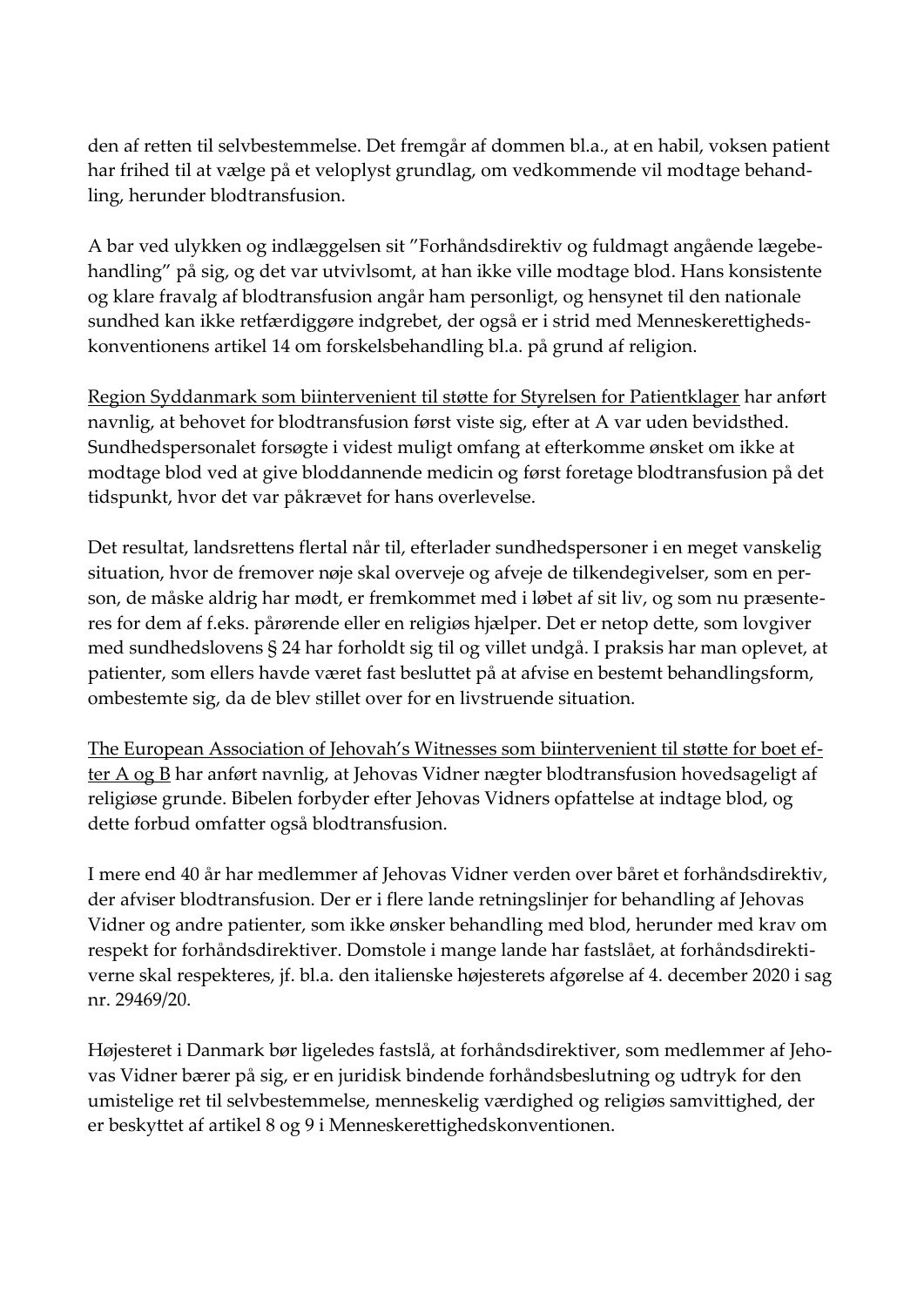# **Højesterets begrundelse og resultat**

## *Sagens baggrund og problemstilling*

A blev efter en faldulykke akut indlagt på X-hospital den 19. september 2014. Under indlæggelsen modtog han i bevidstløs tilstand en blodtransfusion den 22. september 2014. Sundhedspersonalet var bekendt med hans tilkendegivelse bl.a. i "Forhåndsdirektiv og fuldmagt angående lægebehandling" fra 2012 om, at han som medlem af trossamfundet Jehovas Vidner under ingen omstændigheder ønskede at modtage blod, uanset om det var nødvendigt for at bevare hans liv. Den 21. oktober 2014 afgik han ved døden uden forinden at være kommet til bevidsthed. Dødsårsagen var uden forbindelse til blodtransfusionen.

Den 17. december 2015 traf Styrelsen for Patientsikkerhed (nu Styrelsen for Patientklager) afgørelse om, at der ikke var grundlag for at kritisere X-hospital for at have givet A den nævnte blodtransfusion.

Hovedspørgsmålet i sagen er, om styrelsens afgørelse skal tilsidesættes som ugyldig, fordi blodtransfusionen den 22. september 2014 blev foretaget i strid med sundhedslovens bestemmelser, særligt § 19 og § 24, eller i strid med artikel 8, 9 og 14 i Den Europæiske Menneskerettighedskonvention.

## *Sundhedsloven*

Efter sundhedslovens § 15 må ingen behandling indledes eller fortsættes uden patientens informerede samtykke, medmindre andet følger af lov eller bestemmelser fastsat i henhold til lov eller af lovens §§ 17-19. Undtagelsen i § 19 omfatter bl.a. tilfælde, hvor en patient, som midlertidigt mangler evnen til at give informeret samtykke, befinder sig i en tilstand, hvor øjeblikkelig behandling er påkrævet for patientens overlevelse.

Sundhedslovens kapitel 6 (§§ 22-27) indeholder regler om selvbestemmelse i særlige tilfælde, herunder § 24 om retten til at afvise at modtage blod. § 24, stk. 1, fastsætter, at en behandling, der indebærer transfusion af blod eller blodprodukter, ikke må indledes eller fortsættes uden patientens informerede samtykke. Efter § 24, stk. 2, skal en patients afvisning af at modtage blod eller blodprodukter være givet i forbindelse med den aktuelle sygdomssituation og være baseret på information fra sundhedspersonen om de helbredsmæssige konsekvenser af at undlade tilførsel af blod eller blodprodukter ved behandlingen.

Lovens § 22 fastsætter, at § 19 ikke finder anvendelse for bl.a. § 24. Det indebærer, at adgangen efter den almindelige bestemmelse i § 19 til at foretage behandling uden samtykke i bl.a. tilfælde, hvor det er påkrævet for en bevidstløs patients overlevelse, ikke gælder, hvis patienten i forbindelse med den aktuelle sygdomssituation har afvist at modtage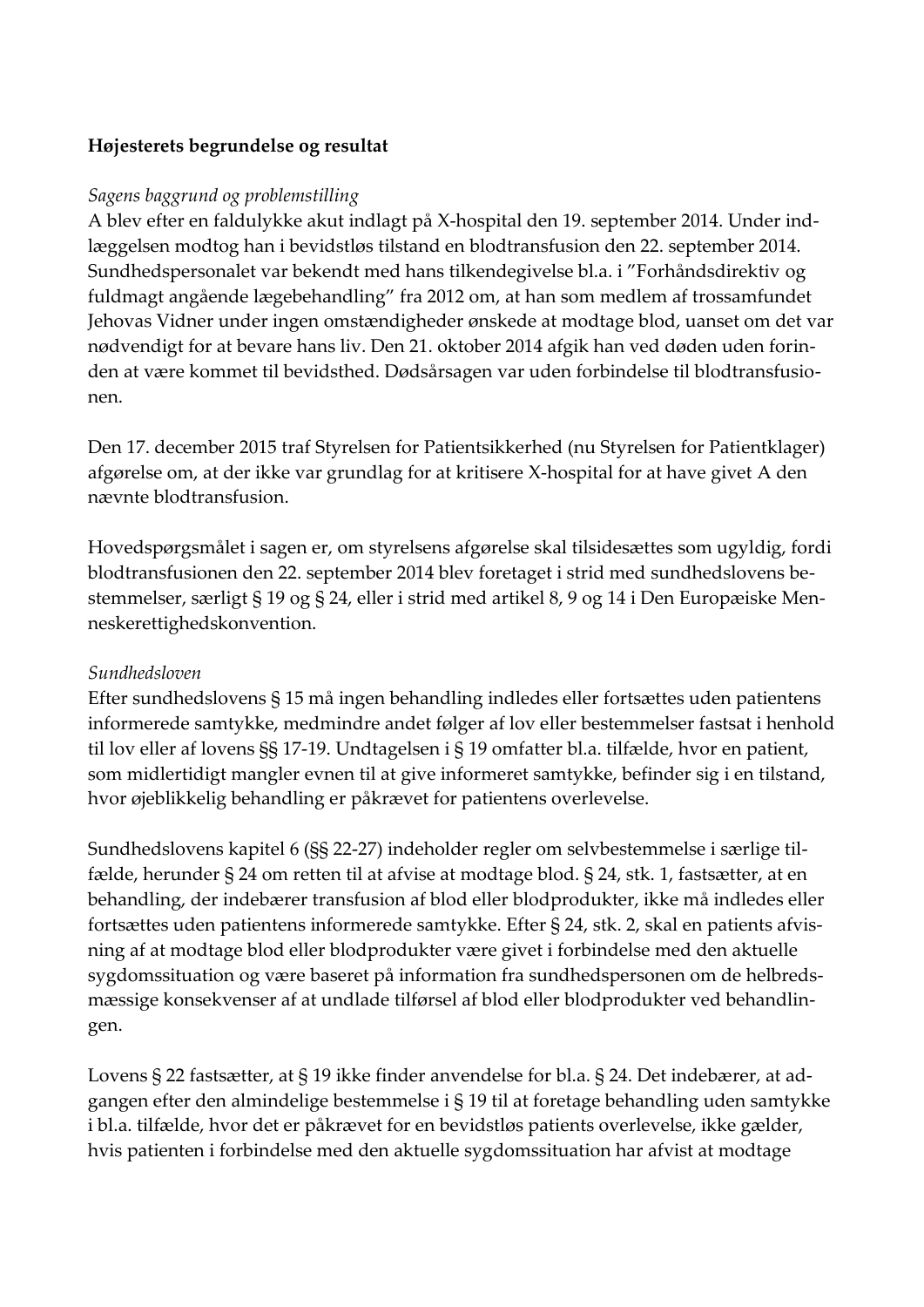blod. I et sådant tilfælde skal patientens afvisning således respekteres, uanset at en blodtransfusion er livsnødvendig.

Hvis en persons afvisning af at modtage blod er givet før den aktuelle sygdomssituation, følger det af sundhedslovens § 20 og lovforarbejderne (Folketingstidende 1997-98, 2. samling, tillæg A, lovforslag nr. L 15, s. 533), at en sådan forhåndstilkendegivelse skal tillægges betydning og indgå som et element i sundhedspersonalets behandlingsovervejelser, hvis tilkendegivelsen må antages fortsat at være aktuel og relevant. En forhåndstilkendegivelse er imidlertid efter sundhedslovens § 24 sammenholdt med § 19 ikke til hinder for at foretage blodtransfusion uden samtykke bl.a. i tilfælde, hvor en bevidstløs patient ikke i forbindelse med den aktuelle sygdomssituation har meddelt et informeret afslag på blodtransfusion og befinder sig i en tilstand, hvor blodtransfusion er påkrævet for patientens overlevelse.

Højesteret finder herefter, at der i sundhedsloven var hjemmel til den blodtransfusion, der blev givet A i bevidstløs tilstand den 22. september 2014 uanset hans forhåndstilkendegivelser om ikke at ville modtage blod. Der er herved lagt vægt på, at det er ubestridt, at han efter ulykken var ude af stand til at tilkendegive egne ønsker. Det forhold, at han ved faldulykken og indlæggelsen bar sit forhåndsdirektiv om ikke at ville modtage blod på sig, opfylder ikke kravet i sundhedslovens § 24, stk. 2, om, at en afvisning af at modtage blod skal være givet på informeret grundlag i forbindelse med den aktuelle sygdomssituation. Endvidere må det i overensstemmelse med de lægefaglige oplysninger i sagen lægges til grund, at han på det tidspunkt, hvor blodtransfusionen blev foretaget, befandt sig i en tilstand, hvor blodtransfusion var påkrævet for hans overlevelse.

## *Den Europæiske Menneskerettighedskonvention*

Spørgsmålet er herefter, om blodtransfusionen var i strid med Menneskerettighedskonventionen.

Efter Menneskerettighedskonventionens artikel 8, stk. 1, har enhver ret til privatliv, og der må efter bestemmelsens stk. 2 kun gøres indgreb i denne ret i tilfælde, hvor det er nødvendigt for at beskytte sundheden, andres rettigheder mv. Artikel 9, stk. 1, fastsætter, at enhver har ret til religionsfrihed og at udøve sin religion, og denne frihed kan efter artikel 9, stk. 2, kun underkastes sådanne begrænsninger, som er foreskrevet ved lov og er nødvendige i et demokratisk samfund af hensyn til f.eks. sundheden eller for at beskytte andres rettigheder og friheder. Konventionens artikel 14 indeholder et forbud mod diskrimination bl.a. på grund af religion.

Den Europæiske Menneskerettighedsdomstol fandt i dom af 10. juni 2010 i sag 302/02 (Jehovas Vidner i Moskva m.fl. mod Rusland), at de russiske myndigheder havde krænket Menneskerettighedskonventionen ved at opløse Jehovas Vidner i Moskva og forbyde foreningens aktiviteter bl.a. med henvisning til, at foreningen tilskyndede sine medlemmer til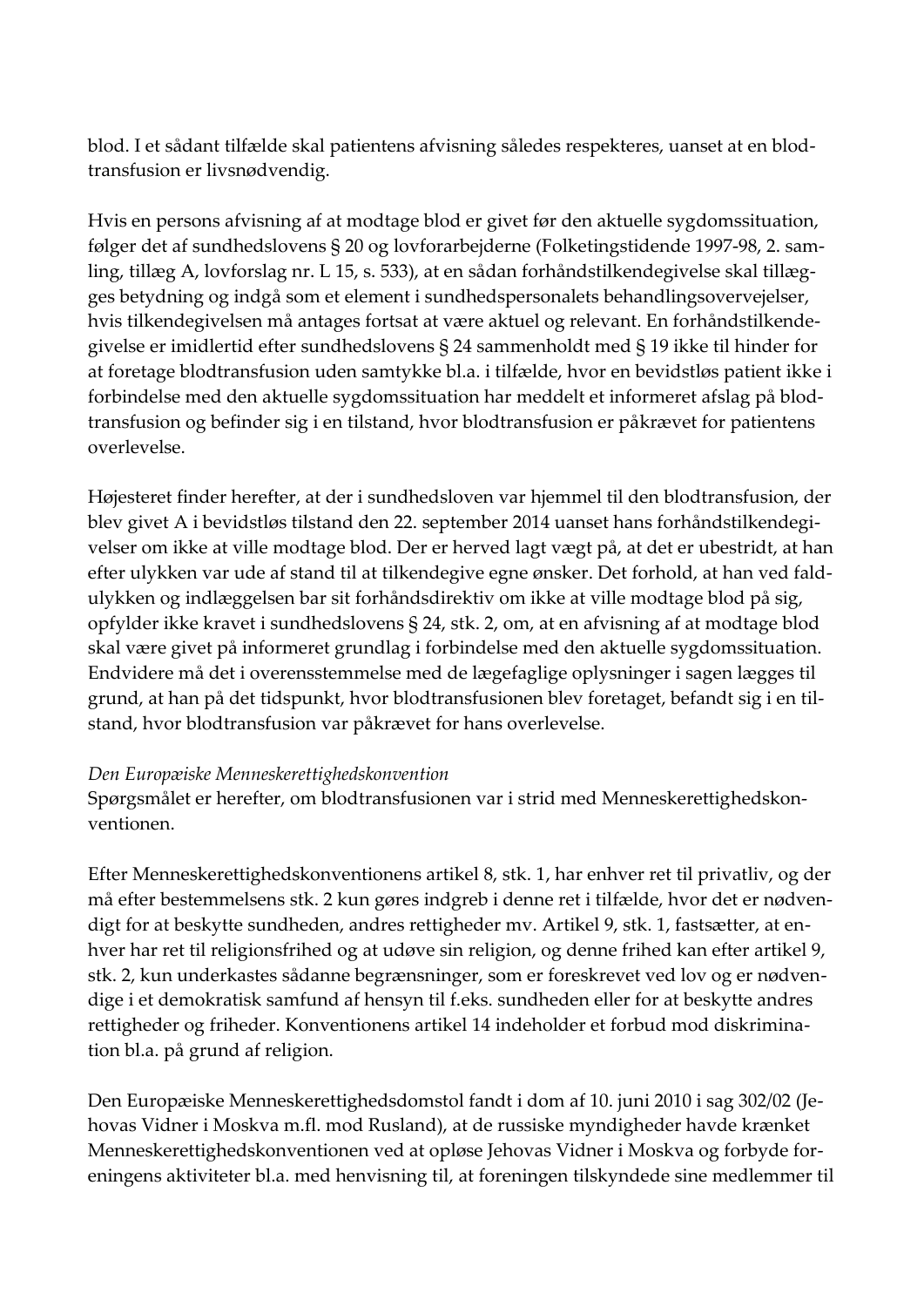at afslå visse former for lægelig behandling som f.eks. at modtage blod. I dommen er det anført, at nægtelse af potentielt livreddende lægelig behandling af religiøse grunde er en kompleks retlig problemstilling, der angår en konflikt mellem på den ene side statens interesse i at beskytte sine borgeres liv og helbred og på den anden side individets ret til personlig selvbestemmelse med hensyn til fysisk integritet og religiøs overbevisning, jf. præmis 134. Desuden er det anført, at autenciteten af en patients nægtelse af lægelig behandling udgør "a legitimate concern", når der henses til, at helbred og muligvis liv er på spil i sådanne situationer, jf. præmis 138.

Højesteret finder herefter, at dommen ikke giver grundlag for at antage, at den nationale lovgiver er afskåret fra som led i en samlet afvejning af forskellige hensyn at fastsætte nærmere betingelser for, at tilkendegivelser fra medlemmer af Jehovas Vidner om ikke at ville modtage blod er bindende for sundhedspersonalet.

Kravet i sundhedslovens § 24, stk. 2, om, at afvisning af at modtage blod skal være givet i forbindelse med den aktuelle sygdomssituation for at være bindende for sundhedspersonalet, er nærmere begrundet i et svar fra den daværende sundhedsminister under Folketingets behandling af lovforslaget om den tilsvarende bestemmelse i § 15 i den tidligere lov om patienters retsstilling (sundhedsministerens besvarelse af spørgsmål nr. 4 af 2. april 1998 fra Folketingets Sundhedsudvalg – lovforslag nr. L 15 bilag 25). Det er i svaret anført, at en forhåndstilkendegivelse om, at patienten – i tilfælde af bevidstløshed eller anden inhabilitet – ikke ønsker behandling med tilførsel af blod, ikke er bindende for lægen, men selvsagt skal tages alvorligt og indgå i overvejelserne om behandling. I den forbindelse er det omtalt, at både Europarådets konvention om menneskerettigheder og biomedicin og en række andre deklarationer alene forpligter til, at der tages hensyn til forhåndstilkendegivelser, men ikke at disse skal være bindende for behandlerne. Det anføres herefter i svaret, at hvad enten det drejer sig om afvisning af at modtage blod, forskrifter for psykiatrisk behandling eller andet, vil indførelse af regler om, at forhåndstilkendegivelser skal være bindende for behandlerne også i tilfælde, hvor patienten ikke er uafvendeligt døende, være yderst betænkeligt for patientsikkerheden og indebære helt uoverskuelige problemer med den dokumentation, der skal tilvejebringes for med sikkerhed at kunne fastslå, at dette også er patientens endelige vilje. Endvidere kan det ifølge svaret ikke udelukkes, at patienten, hvis vedkommende var ved bevidsthed, i den aktuelle situation ville have foretrukket at leve videre.

Som det fremgår, har en forhåndstilkendegivelse om ikke at ville modtage blod eller anden lægelig behandling vejledende betydning, men er ikke bindende, hvis der er tale om livsnødvendig behandling af f.eks. en bevidstløs patient. Kravet i sundhedslovens § 24, stk. 2, om, at afvisning af at modtage blod skal være givet i forbindelse med den aktuelle sygdomssituation for at være bindende for sundhedspersonalet, er som beskrevet fastsat ud fra en afvejning, hvori er indgået hensynet til den personlige selvbestemmelse, patientsikkerheden og dokumentationen for en patients endelige vilje. Lovgivningsmagten har